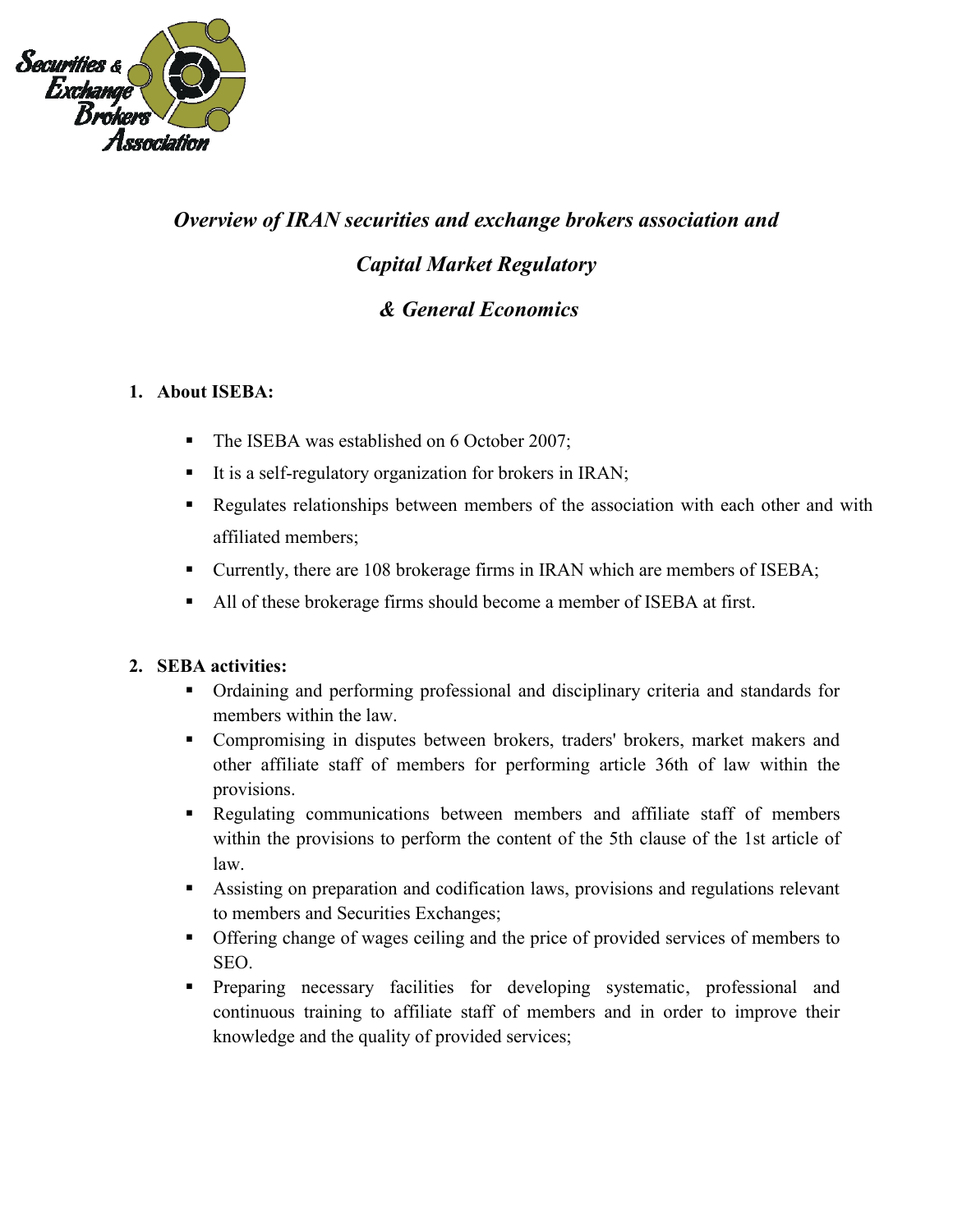

Organizing seminars, training courses and questioning  $\&$  answering sessions, publishing training leaflets, having interviews with media to make recognition of SEBA & members' activities and etc…**.**

## **3. ISEBA Objectives:**

- Assisting to create a fair, competitive and efficient securities market to obtain investors' trust.
- **•** Increasing members and affiliate staff of members' prestige before investors.
- Regulating the affairs and promoting the professions that our members are occupied with.
- Upgrading affiliate staff of members' professional knowledge.
- **•** Regulating relations between our members with each other or with their staff.
- **•** Performing the duties that SEBA is supposed to do according to the law.

## **4. ISEBA DEPARTMENT:**

Training Department:

This sector plans and performs training courses according to demands the knowledge of members, affiliated members and others in capital market.

■ Members department:

ISEBA Members affairs section has the duty of preparing report related to the brokerage industry, trading statistics, affiliate information, Supervising members and members affiliated with, monthly magazine and etc…

■ Mediation committee:

This committee considers all disputes arising from association members' professional activities with each other or third parties.

- InfoTech Department
- $\blacksquare$  Financial & Administrative department
- Legal Department

# **5. Iran Capital Market**

## **The Iran capital market maintains of four Exchange:**

• **Tehran Stock Exchange (TSE):** The Tehran Stock Exchange is [Iran'](https://en.wikipedia.org/wiki/Iran)s largest stock exchange, which first opened in 1967. The TSE is based in [Tehran.](https://en.wikipedia.org/wiki/Tehran) As of 20 March, 2017, 325 companies with a combined market capitalization of US\$86 billion were listed on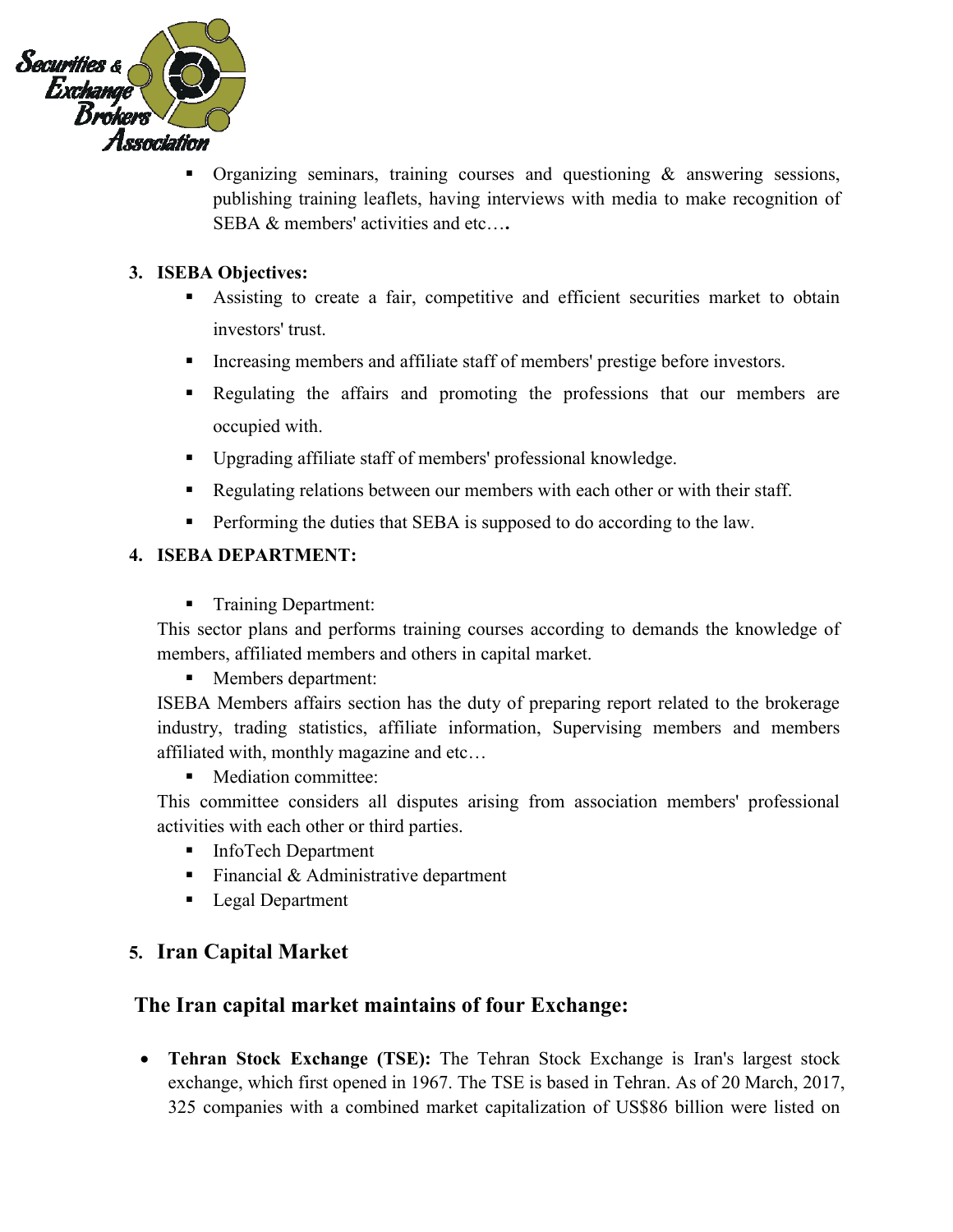

TSE. The most important advantage that Iran's [capital market](https://en.wikipedia.org/wiki/Capital_market) has in comparison with other regional markets is that there are [41 industries d](https://en.wikipedia.org/wiki/Industry_of_Iran)irectly involved in it. Industries such as the [automotive,](https://en.wikipedia.org/wiki/Automotive_industry_in_Iran) [telecommunications,](https://en.wikipedia.org/wiki/Communications_in_Iran) [agriculture,](https://en.wikipedia.org/wiki/Agriculture_in_Iran#Agriculture_in_Iran.27s_economy) [petrochemical,](https://en.wikipedia.org/wiki/National_Iranian_Petrochemical_Company) [mining, steel](https://en.wikipedia.org/wiki/Mining_in_Iran#Economics)  [iron, copper,](https://en.wikipedia.org/wiki/Mining_in_Iran#Economics) [banking and insurance,](https://en.wikipedia.org/wiki/Banking_and_insurance_in_Iran) [financial mediation](https://en.wikipedia.org/wiki/Banking_in_Iran) and others trade shares at the stock market, which makes it unique in [the Middle East.](https://en.wikipedia.org/wiki/The_Middle_East) The second advantage is that most of the [state-owned firms are being privatized](https://en.wikipedia.org/wiki/Privatization_in_Iran) under the general policies of article 44 in the [Iranian constitution.](https://en.wikipedia.org/wiki/Iranian_constitution) Under the circumstances, people are allowed to buy the shares of newly privatized firms.

• **Iran Fara Bourse (IFB):** Based on enactment of new Securities Law passed by the Islamic Parliament of Iran on November 2005, Iran Fara Bourse Company (IFB) obtained approval of the high council of Exchange and Securities on September 3, 2007. IFB obtained license number 52946/121 from the Securities and Exchange Organization (SEO) a member of IOSCO. IFB was incorporated with registration number 332483 on November 12, 2008 as a Public Joint-Stock company. IFB transactions officially started on September 28, 2009. Iran Fara Bourse operates in Capital Markets in both listed and unlisted securities. There are two main markets for listed securities and one market for Structured Financial Products such as Sukuk, CDs, Mortgage Rights, ETFs, ETCFs, VC Funds, Mortgage Backed Securities (MBS), and Islamic Treasury Bills. However, in unlisted securities or OTC operations, IFB holds Auction and Negotiation based deals. Additionally IFB owns a market for Privatization of Government linked Companies (GLCs), holds Mergers and Acquisitions as well as Intellectual Property listing which make an emerging yet active and innovative exchange. Iran Fara Bourse has established set of prospective strategic plans in order to expand operations in new horizons. Launching Small & Medium Enterprise platform is one of the IFB priorities; facilitating SME Financing is for the purpose of boosting the Economic Development of the Country. Constitution of Venture Capital Fund in Iran Capital Markets would be major contribution in building Sustainable Economic Growth. Alongside the Macroeconomic policies, development of various types of funds in Capital Markets and different indexes development would assis implementing diversification strategies of market efficiency policies. Enhancement of Islamic Finance sector such as promoting and developing Sukuk and Shariah Compliance financial products will increase the efficient and effective accomplishment of successful Fiscal Policies.

Further top priority of IFB in future would be expansion in International Collaborations, Foreign Investor Protections and provide opportunities for International Investors into Islamic Republic of Iran's Capital Markets.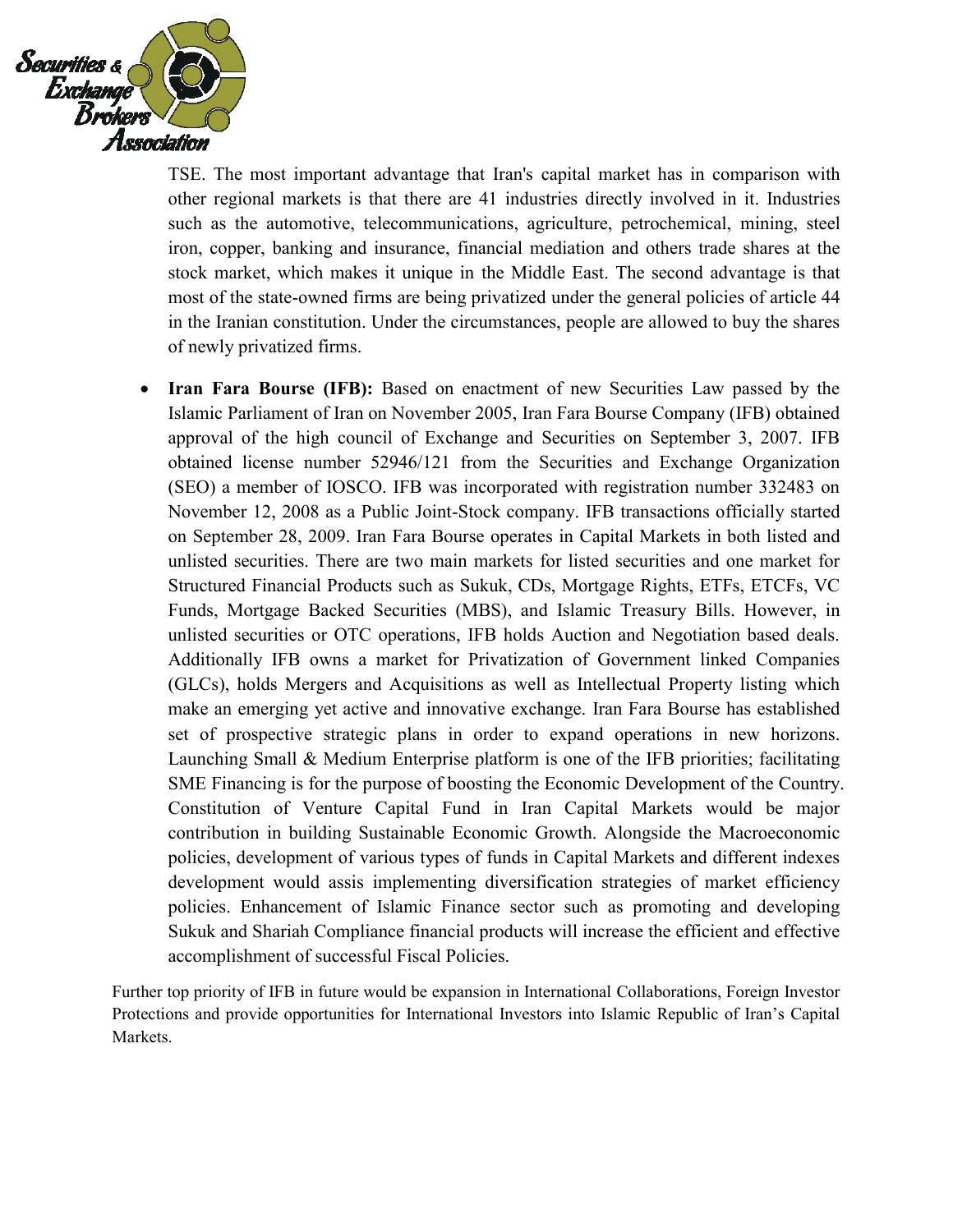



**Iran Mercantile Exchange (IME):** Iran Mercantile Exchange was established on September 20, 2007 in accordance with article 95 of the new law of the Securities Market of the Islamic Republic of Iran and following the merger of the agricultural and metal exchanges of Tehran. The merger marked a new chapter in Iran capital market providing endless trading opportunities for the clients in and out of the country.

#### **Services to the Market**

Various sectors of economy and national industry benefit from the exchange operation. The scope of the services is as under:

- Performing as the first market providing access to the initial offering of the listed commodities,
- Price discovery and price making for the OTC, secondary markets and the end users,
- Providing venue for government sales and procurement purchases,
- Providing Trading platform and user interface,
- Providing Clearing & Settlement services,
- Risk management,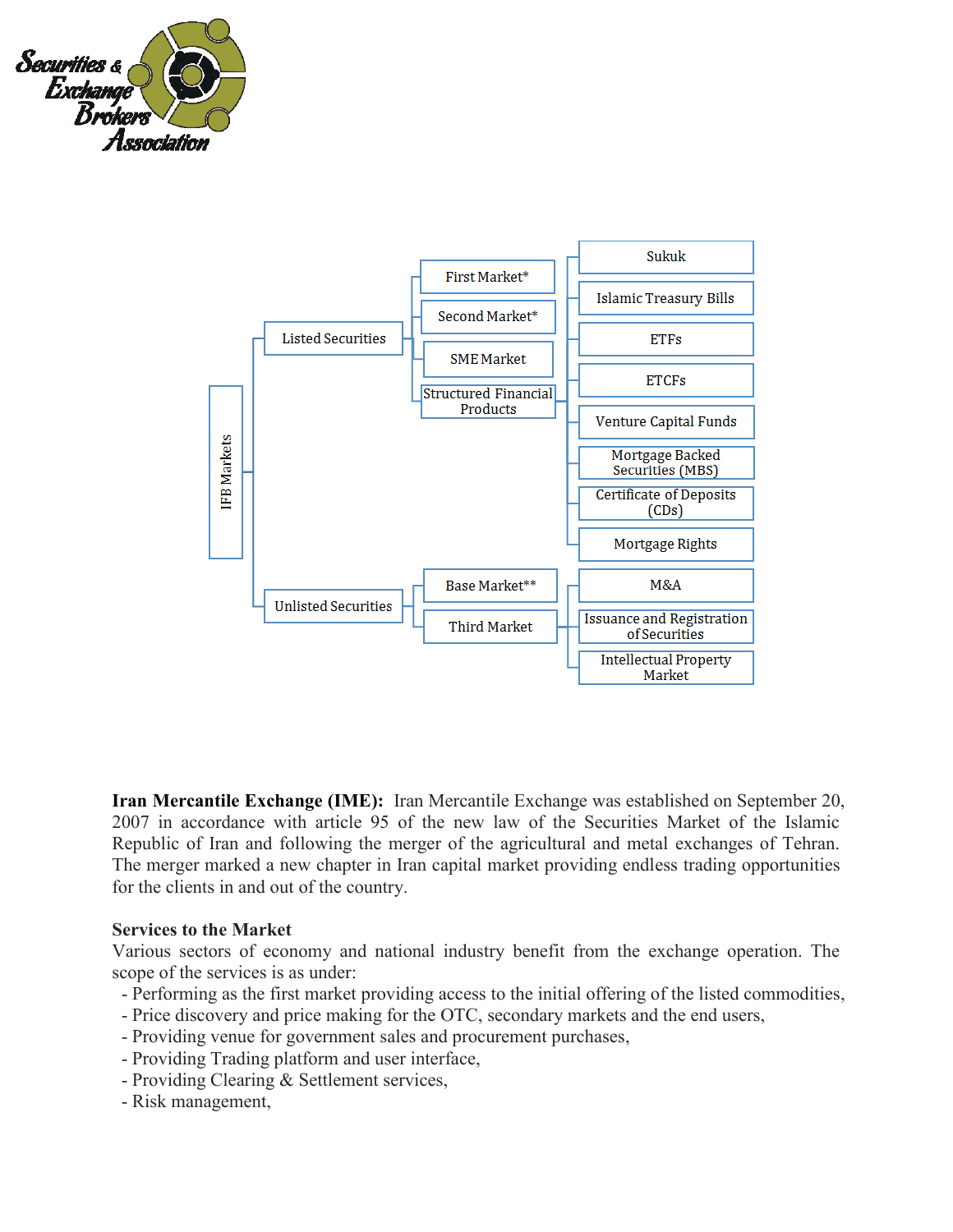

- Technology services,
- Training and education of the market participants.

#### **Products**

Various products and commodities are listed and traded in IME which are categorized in three classifications:

**Industrial Products and Commodities:** the ferrous and non-ferrous metals such as Steel, Copper, Aluminum, Zinc and Lead in various form, dimension and sizes, different types of Cement, Coke, Precious Metals Concentrate, and other basic products are traded in the industrial trading session at the trading floor through semi electronic open outcry.

**Gold:** gold bullions having different fineness from 999.9 to 900 in the trading floor

**Oil Products and Petrochemicals***:* oil related products range from Bitumen, Base oil, Crude Oil, Fuel Oil, RPO, carbon black, chemical products and petrochemicals like PP, PE, LDPE, LLDPE, Aromatics, SBR, PS, MS, and many others.

**Agricultural** *:*the agricultural products traded in IME range from cereals to oilseeds to oilcakes and other grains and products like wheat, feed wheat, feed barley, yellow corn, maize, raisin, lentil, chick peas, sugar, meat, eggs, saffron, pistachio, traded in the fully electronic multicommodity trading system.

**Multi-Commodity:** All agriculture products and some oil products like Bitumen, VB and Lubcuts are traded in the multi-commodity system.

**Gold Coin Futures and options:** traded as one of the most active and successful underlying assets in the futures contracts in IME. Trading hour ranges from 10:00 to 19:00.

**Iran Energy Exchange (IRENEX)**: Iran Energy Exchange operate with the aim of organizing, listing, supervising and easing the trade of energy carriers and energy carriers based securities, providing non-discriminatory and fair trading platforms to members, cooperation and

coordination with financial institutions, companies, organizations and establishments of energy markets trustees such as ministries of petroleum, energy, industry, mine and trade and the companies of national Iranian oil co…, national Iranian oil refining & distribution co.., national Iranian petrochemical co…, Tavanir, Iran grid management co…, Iran water resources management co, and environmental protection organization and also performing other duties assigned in the company statute. Iran energy exchange was established on JULY 07, 2012 with the license of the supreme council of securities & exchange as the fourth official exchange of the country and as a public stock company under the supervision of the securities  $\&$  Exchange organization.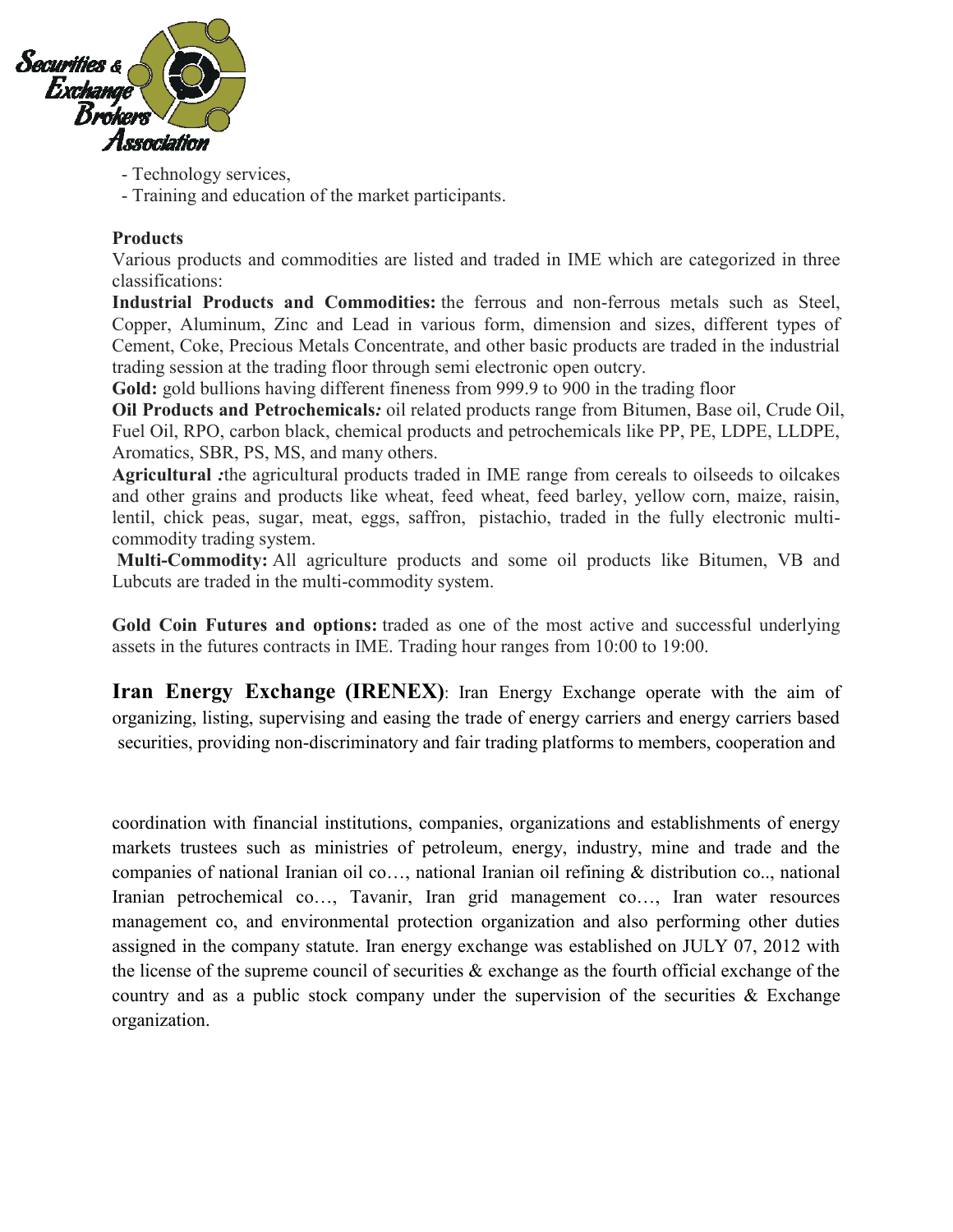

| <b>Market</b>            | <b>Panels</b>                  | <b>Ring</b>              |  |  |
|--------------------------|--------------------------------|--------------------------|--|--|
|                          | Electricity                    |                          |  |  |
| physical                 | Oil $\&$ gas                   |                          |  |  |
|                          | Other energy carriers          | Domestic & international |  |  |
|                          | Future parallel salam contract |                          |  |  |
| <b>Derivatives</b>       | Future contract                |                          |  |  |
|                          | Option contract                |                          |  |  |
| <b>Subsidiary Market</b> |                                |                          |  |  |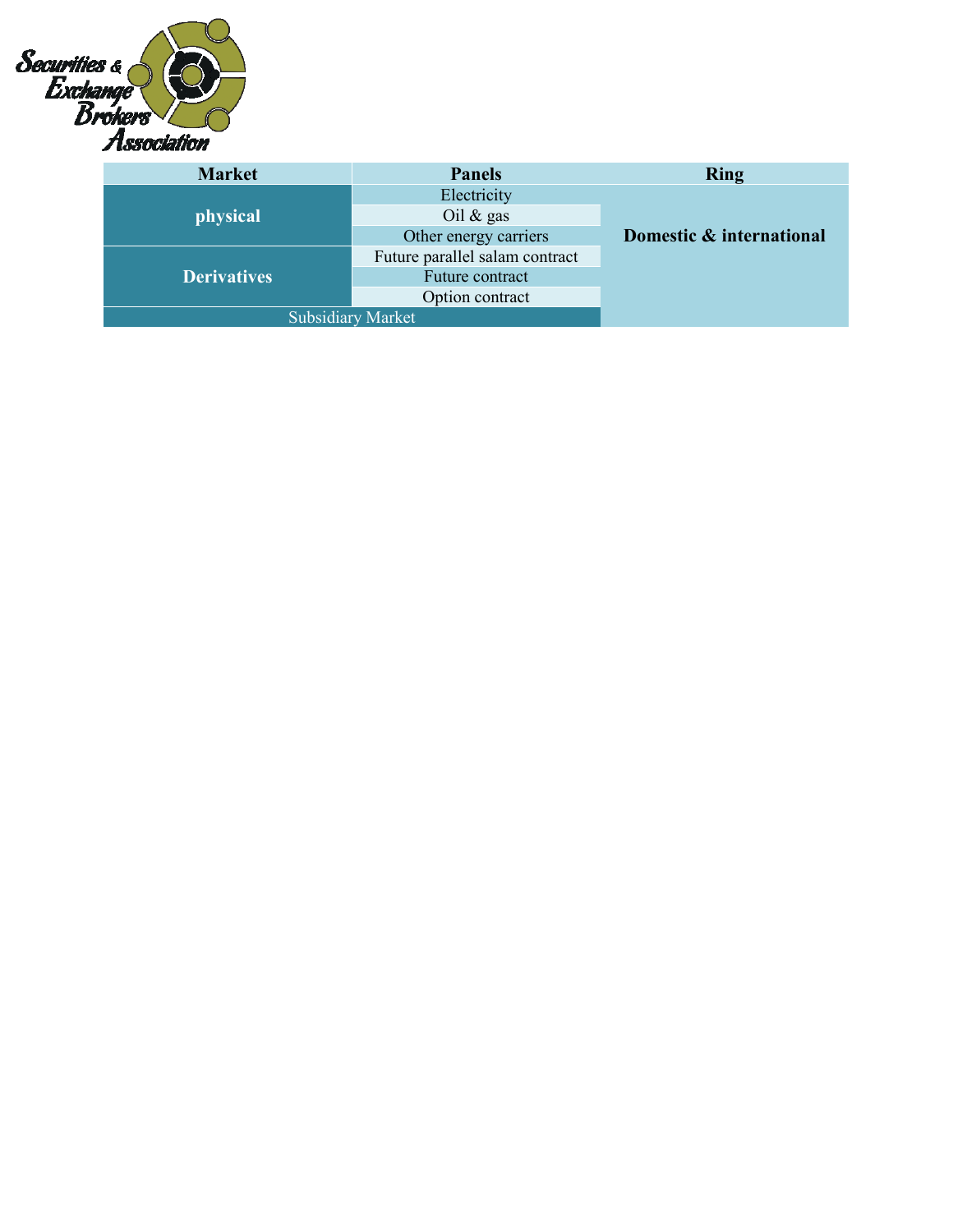

# **6. Regulation of Capital Market**

**In Iran capital market, there are 4 Acts which approved by the Islamic Consultative Assembly (parliament), as follows:**

- 1. **Securities Market Act of the Islamic Republic of Iran:** The present law comprising 61 articles, 29 notes was ratified at the opening session of the Parliament (Islamic Consultative Assembly) on Thursday November 22, 2005 and received the assent of the Guardian Council on November 23, 2005.
- 2. **The Law on the Issue of Participation Certificates (Musharakah Sukuk):** The present Law containing 13 articles and 7 notes was passed by the Islamic Parliament at its opening session on Sunday of September 22, 1997 and received the approval of the Council of Guardians on September 25, 1997.
- 3. **The Anti-Money Laundering Act:** This law comprising 12 articles and 7 notes was enacted at the open session of the Parliament (Islamic Consultative Assembly) on Tuesday, Jan. 22, 2008 and was approved by the Council of Guardians on Feb. 6, 2008.
- 4. **The Law for Development of New Financial Instruments and Institutions (Based on overall policies of principle 44 of the Constitution):** This law comprising 18 articles and 7 notes was ratified at the open session of the parliament (Islamic Consultative Assembly) on Wednesday, Dec. 16, 2009.

#### **In addition of these Acts there are some bylaws, as follows:**

- 1. The Bylaw of article 13 of the Law for Development of New Financial Instruments and Institutions (Development Law) to Facilitate the Implementation of Overall policies Adopted Under Article 44 of the Constitution in 2009. Approved by Board of Directors of the Securities and Exchange Organization in 2011.
- 2. The Executive Bylaw Governing the Issue of Participation Certificates by the Companies Listed on the Stock Exchange. Approved by Council of Ministers in 2003.
- 3. The Bylaw Governing Foreign Investment in the Exchanges and OTC Markets. Approved by Council of Ministers in 2010.
- 4. The Transactions bylaw for the Tehran Stock Exchange Company. Approved by Securities and Exchange High Council in 2004.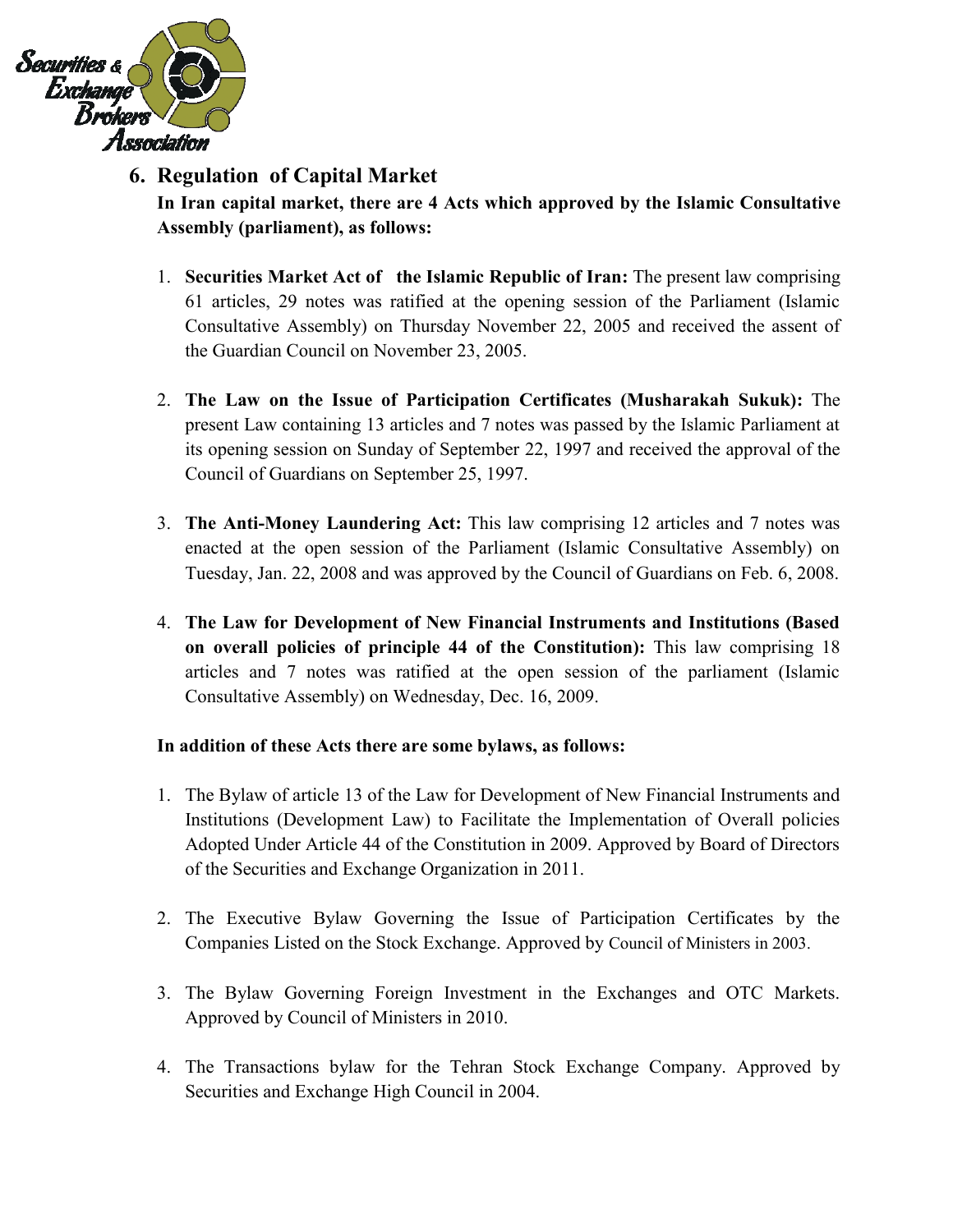

- 5. The Executive Bylaw of the Law on the Issue of Participation Certificates approved by Council of Ministers in 1998.
- 6. The bylaw on the Brokers Licensing and Operations (as a legal entity). Approved by Securities and Exchange High Council in 2004.
- 7. The Securities Market Act of the Islamic Republic of Iran Executive Bylaw. Approved by Council of Ministers in 2007.
- 8. The Executive bylaw of the Anti-Money Laundering Act. Approved by Council of Ministers in 2009.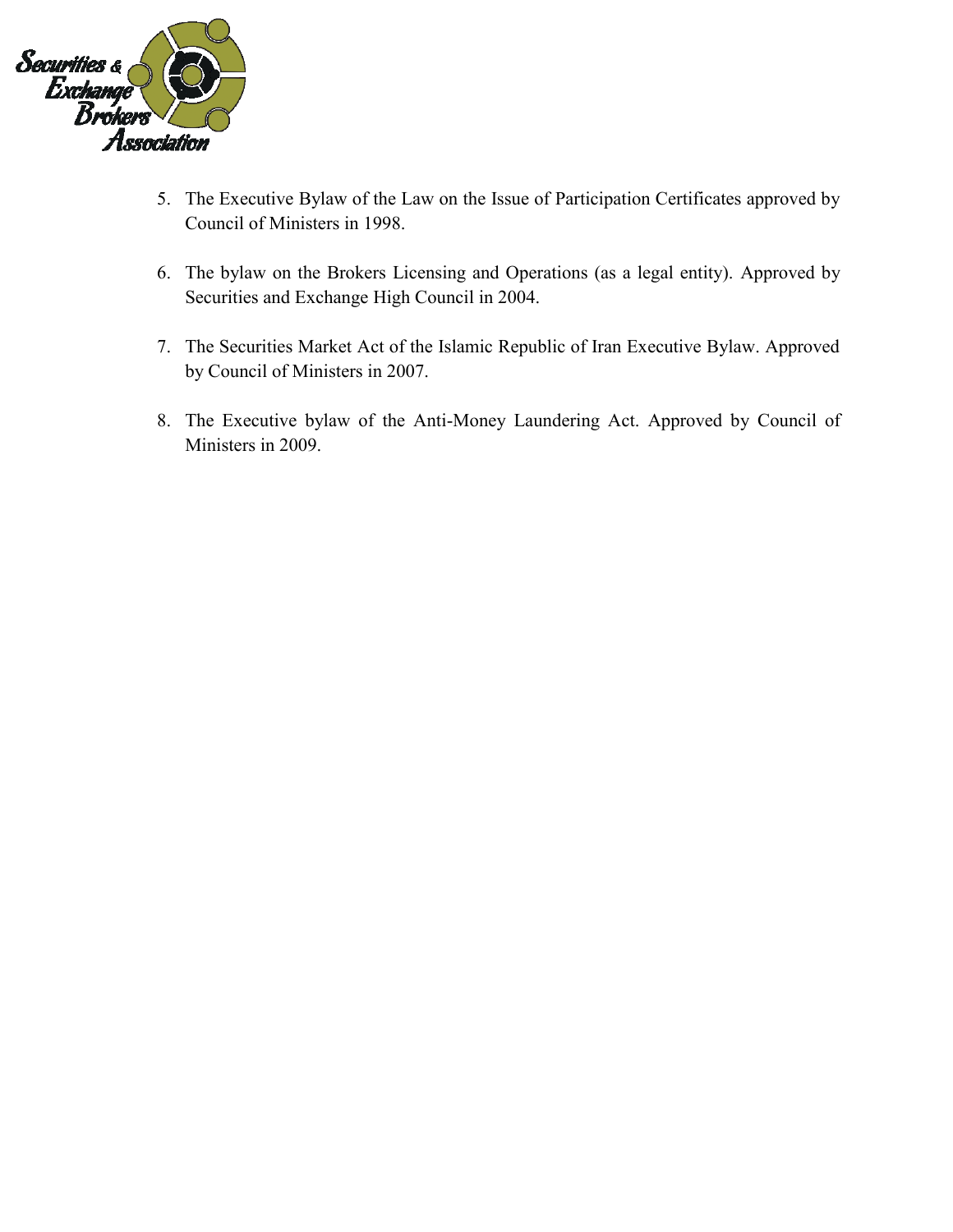

# **In Iran capital market Legislative institutions have adopted a lot of regulations, some of which are listed in the table below:**

| Date of<br><b>Subject</b><br><b>Subject</b><br><b>Approval body</b><br>Date of approval<br><b>Approval body</b><br>No.<br>No.<br>approval<br><b>Board of Directors of the</b><br>The Regulations Governing the Anti-money<br>The Guidelines for Internal Controls in the Issuers listed<br><b>Anti-money Laundering</b><br>$\mathbf 1$<br>10/11/2011<br>22<br>Laundering Measures in the Capital Market<br><b>Securities and Exchange</b><br>May-2012<br>on the Tehran Stock Exchange and Iran Farabourse<br><b>Supreme Council</b><br>Organization<br><b>Electronic Services</b><br>The Regulations on the Record-keeping and Reporting<br><b>Board of Directors of the</b><br>The Regulations Governing the Procedure of<br><b>Anti-Money Laundering</b><br>10/11/2011<br>$\overline{2}$<br>Requirements of Information and Documents by the<br><b>Securities and Exchange</b><br>12/31/2008<br>23<br>Sending Capital Market-related Records to the<br><b>Supreme Council</b><br><b>Regulated Persons/Entities</b><br>Organization<br><b>Customer's Mailing/Postal Address</b><br><b>Board of Directors of the</b><br>The Regulations on the Dispute Settlement Committee of<br>The Regulations on the Suspicious Transactions<br>24<br>$\mathbf{3}$<br><b>Securities and Exchange</b><br>12/31/2008<br><b>Anti-Money Laundering Unit</b><br>10/11/2011<br>the Securities and Exchange Association of Brokers<br>Report (STR) in the Capital Market<br>Organization<br><b>Board of Directors of the</b><br>The Regulations Governing the Rating of Tehran Stock<br>The Approval on Identifying the Substances of the<br><b>Securities and Exchange High</b><br>10/02/2006<br>$\sqrt{4}$<br><b>Securities and Exchange</b><br>12/25/2010<br>25<br><b>Governmental Participation Certificates</b><br><b>Exchange Brokers</b><br>Council<br>Organization<br>The Regulations Governing the Commodity and<br>The Regulations on Customer Identification and<br>The Securities and Exchange<br>09/27/2010<br>$\sqrt{5}$<br><b>Anti-Money Laundering Unit</b><br>26<br>Commodity-based Securities on the Iran Commodity<br>12/05/2009<br>Verification (CDD) In the Capital Market<br><b>High Council</b><br>Exchange<br><b>Board of Directors of the</b><br>The Executive Regulations for Electronic Orders of the<br><b>Executive Regulations Governing the Offering and</b><br>Securities and Exchange High<br>27<br>09/27/2010<br>6<br><b>Securities and Exchange</b><br>12/05/2004<br><b>Listed Securities on the Tehran Stock Exchange</b><br><b>Trading of Oil Futures Contract</b><br>Council<br>Organization<br><b>Board of Directors of the</b><br><b>Board of Directors of the</b><br>The Executive Regulations Governing the Online<br>$\tau$<br>The Disciplinary Regulations Governing The Brokers<br><b>Securities and Exchange</b><br>12/04/2010<br>28<br>Trading System on the Tehran Stock Exchange and<br><b>Securities and Exchange</b><br>09/25/2010<br>Organization<br>Organization<br>on the Iran Farabourse<br><b>Board of Directors of the</b><br><b>Board of Directors of the</b><br>The Rules Governing Issuance of Securities<br>The Disciplinary Regulations Governing the Issuers<br>29<br><b>Securities and Exchange</b><br>12/04/2010<br><b>Securities and Exchange</b><br>09/12/2009<br>8<br><b>Transactions License to Foreign Investors</b><br><b>Listed on the Iran Farabourse Company</b><br>Organization<br>Organization<br>The Disciplinary Regulations Governing the Non-<br><b>Board of Directors of the</b><br>A Decree on the Structure of the Securities and<br>$\boldsymbol{9}$<br><b>Council of Ministers</b><br>11/29/2006<br>30<br><b>Securities and Exchange</b><br>09/12/2009<br><b>Exchange and Non-Farabourse Issuers Registered</b><br><b>Exchange Organization</b><br>with the Organization<br>Organization<br><b>Board of Directors of the</b><br>The Regulations for Identification and Registration of<br><b>Board of Directors of the</b><br>The Executive Regulations Governing Chapter Six of<br>Active Financial Institutions in the Securities Market<br><b>Securities and Exchange</b><br>11/26/2011<br>31<br><b>Security and Exchange</b><br>09/03/2007<br>10<br>the Securities Market Act of I.R.I<br>with the Securities and Exchange Organization (SEO)<br>Organization<br>Organization<br><b>Board of Directors of the</b><br>The Regulations Governing the Establishment and<br>The Regulations Governing the Over-The-Counter<br>Securities and Exchange High<br>32<br>09/03/2007<br>11<br>11/20/2010<br><b>Securities and Exchange</b><br><b>Activity of Portfolio Manager</b><br>(OTC) Markets Activities<br>Council<br>Organization<br>The Executive Regulations Governing the<br><b>Board of Directors of the</b><br>The Rules on the Membership in the Iran Association of<br><b>Board of Directors of the Security</b><br>12<br>11/18/2007<br>33<br>Procedures of Securities Transactions on Iran<br><b>Securities and Exchange</b><br>08/29/2009<br><b>Investment Institutions</b><br>and Exchange Organization<br><b>Farabourse Company</b><br>Organization<br>The Regulations Governing Advertisements by the<br><b>Board of Directors of the Security</b><br>The Standards Governing the Establishment of<br>Securities and Exchange High<br>13<br>08/19/2008<br>11/10/2007<br>34<br><b>Brokerage Firms</b><br>and Exchange Organization<br><b>Construction Funds</b><br>Council<br><b>Board of Directors of the</b><br><b>Securities and Exchange High</b><br>The Regulations on Certifying the Professional<br>The Rules Governing the Operations of Investment<br>35<br>08/06/2007<br>14<br><b>Securities and Exchange</b><br>11/01/2005<br><b>Qualifications of Financial Institutions Directors</b><br><b>Banks</b><br>Council<br>Organization<br><b>Board of Directors of the</b><br><b>Board of Directors of the</b><br>The Regulations Governing the Establishment License<br>The Regulations Governing Registration,<br>36<br><b>Securities and Exchange</b><br>08/04/2009<br>15<br><b>Securities and Exchange</b><br>11/01/2005<br>and Operations of Brokerage Firms on the Exchange<br>Depository, Settlement and Clearing System<br>Organization<br>Organization<br><b>Board of Directors of the</b><br><b>Securities and Exchange High</b><br>The Regulations Governing the Requirements for the<br>The Regulations Governing the Trusted Auditing<br>10/22/2011<br>37<br>07/30/2007<br>16<br><b>Securities and Exchange</b><br>Firms of the Securities and Exchange Organization<br>Council<br><b>Capital Adequacy of Financial Institutions</b><br>Organization<br>The Regulations Governing the Functions and<br>Board of directors of the<br>The Approval on Identifying the Participation Certificate<br><b>Securities and Exchange</b><br>17<br>10/18/2010<br>38<br><b>Powers of Tehran Stock Exchange Company</b><br><b>Securities and Exchange</b><br>07/25/2007<br>as a Financial Instrument<br><b>Organization's High Council</b><br><b>Regarding the Member Brokerage Firms</b><br>Organization<br><b>Board of Directors of the</b><br><b>Board of Directors of the</b><br>The Enforcement Regulations Governing the Securities<br>The Regulations on Disclosure of Information by The<br>18<br><b>Securities and Exchange</b><br>10/12/2013<br>39<br><b>Securities and Exchange</b><br>07/25/2007<br><b>Transactions in the Iran Farabourse Base Market</b><br><b>Companies Registered with the Organization</b><br>Organization<br>Organization<br><b>Board of Directors of the</b><br><b>Board of Directors of the</b><br>The Regulations for Prevention of Unusual Transactions<br>The Regulations on the Market-Making Operations<br>19<br><b>Securities and Exchange</b><br>10/11/2012<br>40<br><b>Securities and Exchange</b><br>07/13/2008<br>by the Mutual Funds<br>in Tehran Stock Exchange<br>Organization<br>Organization<br>The Regulations on the Retention and Destruction of<br><b>Board of Directors of the</b><br><b>Anti-Money Laundering Supreme</b><br>The Rules Governing the Services Rendered by<br>Documents in the Capital Market Concerning Money<br>10/11/2011<br>41<br><b>Securities and Exchange</b><br>07/06/2008<br>20<br>Council<br><b>Securities Offering Advisors</b><br><b>Laundering Combat</b><br>Organization<br>The Regulations Governing the Stock Futures<br><b>Board of Directors of the</b><br>The Regulations on the Surveillance of the Suspected<br>21<br><b>Anti-Money Laundering Unit</b><br>10/11/2011<br>42<br><b>Transactions Contracts on the Tehran Stock</b><br><b>Securities and Exchange</b><br>07/03/2010<br>Persons in the Capital Market<br>Organization<br>Exchange | ⊷ |  |  |  |  |
|-----------------------------------------------------------------------------------------------------------------------------------------------------------------------------------------------------------------------------------------------------------------------------------------------------------------------------------------------------------------------------------------------------------------------------------------------------------------------------------------------------------------------------------------------------------------------------------------------------------------------------------------------------------------------------------------------------------------------------------------------------------------------------------------------------------------------------------------------------------------------------------------------------------------------------------------------------------------------------------------------------------------------------------------------------------------------------------------------------------------------------------------------------------------------------------------------------------------------------------------------------------------------------------------------------------------------------------------------------------------------------------------------------------------------------------------------------------------------------------------------------------------------------------------------------------------------------------------------------------------------------------------------------------------------------------------------------------------------------------------------------------------------------------------------------------------------------------------------------------------------------------------------------------------------------------------------------------------------------------------------------------------------------------------------------------------------------------------------------------------------------------------------------------------------------------------------------------------------------------------------------------------------------------------------------------------------------------------------------------------------------------------------------------------------------------------------------------------------------------------------------------------------------------------------------------------------------------------------------------------------------------------------------------------------------------------------------------------------------------------------------------------------------------------------------------------------------------------------------------------------------------------------------------------------------------------------------------------------------------------------------------------------------------------------------------------------------------------------------------------------------------------------------------------------------------------------------------------------------------------------------------------------------------------------------------------------------------------------------------------------------------------------------------------------------------------------------------------------------------------------------------------------------------------------------------------------------------------------------------------------------------------------------------------------------------------------------------------------------------------------------------------------------------------------------------------------------------------------------------------------------------------------------------------------------------------------------------------------------------------------------------------------------------------------------------------------------------------------------------------------------------------------------------------------------------------------------------------------------------------------------------------------------------------------------------------------------------------------------------------------------------------------------------------------------------------------------------------------------------------------------------------------------------------------------------------------------------------------------------------------------------------------------------------------------------------------------------------------------------------------------------------------------------------------------------------------------------------------------------------------------------------------------------------------------------------------------------------------------------------------------------------------------------------------------------------------------------------------------------------------------------------------------------------------------------------------------------------------------------------------------------------------------------------------------------------------------------------------------------------------------------------------------------------------------------------------------------------------------------------------------------------------------------------------------------------------------------------------------------------------------------------------------------------------------------------------------------------------------------------------------------------------------------------------------------------------------------------------------------------------------------------------------------------------------------------------------------------------------------------------------------------------------------------------------------------------------------------------------------------------------------------------------------------------------------------------------------------------------------------------------------------------------------------------------------------------------------------------------------------------------------------------------------------------------------------------------------------------------------------------------------------------------------------------------------------------------------------------------------------------------------------------------------------------------------------------------------------------------------------------------------------------------------------------------------------------------------------------------------------------------------------------------------------------------------------------------------------------------------------------------------------------------------------------------------------------------------------------------------------------------------------------------------------------------------------------------------------------------------------------------------------------------------------------------------------------------------------------------------------------------------------------------------------------------------------------------------------------------------------------------------------------------------------------------------------------------------------------------------------------------------------------------------------------------------------------------------------------------------------------------------------------------------------------------------------------------------------------------------------------------------------------------------------------------------------------------------------------------------------------------------------------------------------------------------------------------------------------------------------------------------------------------------------------------------------------------------------------------------------------------------------------------------------------------------------------------------------------------------------------------------------------------------------------------------------------------------------------------------------------------------------------------------------------------------------------------------------------------------------------------------------------------------------------------------------------------------------------------------|---|--|--|--|--|
|                                                                                                                                                                                                                                                                                                                                                                                                                                                                                                                                                                                                                                                                                                                                                                                                                                                                                                                                                                                                                                                                                                                                                                                                                                                                                                                                                                                                                                                                                                                                                                                                                                                                                                                                                                                                                                                                                                                                                                                                                                                                                                                                                                                                                                                                                                                                                                                                                                                                                                                                                                                                                                                                                                                                                                                                                                                                                                                                                                                                                                                                                                                                                                                                                                                                                                                                                                                                                                                                                                                                                                                                                                                                                                                                                                                                                                                                                                                                                                                                                                                                                                                                                                                                                                                                                                                                                                                                                                                                                                                                                                                                                                                                                                                                                                                                                                                                                                                                                                                                                                                                                                                                                                                                                                                                                                                                                                                                                                                                                                                                                                                                                                                                                                                                                                                                                                                                                                                                                                                                                                                                                                                                                                                                                                                                                                                                                                                                                                                                                                                                                                                                                                                                                                                                                                                                                                                                                                                                                                                                                                                                                                                                                                                                                                                                                                                                                                                                                                                                                                                                                                                                                                                                                                                                                                                                                                                                                                                                                                                                                                                                                                                                                                                                                                                                                                                                                                                                                                                                                                                                                                                                                                                                                                                                   |   |  |  |  |  |
|                                                                                                                                                                                                                                                                                                                                                                                                                                                                                                                                                                                                                                                                                                                                                                                                                                                                                                                                                                                                                                                                                                                                                                                                                                                                                                                                                                                                                                                                                                                                                                                                                                                                                                                                                                                                                                                                                                                                                                                                                                                                                                                                                                                                                                                                                                                                                                                                                                                                                                                                                                                                                                                                                                                                                                                                                                                                                                                                                                                                                                                                                                                                                                                                                                                                                                                                                                                                                                                                                                                                                                                                                                                                                                                                                                                                                                                                                                                                                                                                                                                                                                                                                                                                                                                                                                                                                                                                                                                                                                                                                                                                                                                                                                                                                                                                                                                                                                                                                                                                                                                                                                                                                                                                                                                                                                                                                                                                                                                                                                                                                                                                                                                                                                                                                                                                                                                                                                                                                                                                                                                                                                                                                                                                                                                                                                                                                                                                                                                                                                                                                                                                                                                                                                                                                                                                                                                                                                                                                                                                                                                                                                                                                                                                                                                                                                                                                                                                                                                                                                                                                                                                                                                                                                                                                                                                                                                                                                                                                                                                                                                                                                                                                                                                                                                                                                                                                                                                                                                                                                                                                                                                                                                                                                                                   |   |  |  |  |  |
|                                                                                                                                                                                                                                                                                                                                                                                                                                                                                                                                                                                                                                                                                                                                                                                                                                                                                                                                                                                                                                                                                                                                                                                                                                                                                                                                                                                                                                                                                                                                                                                                                                                                                                                                                                                                                                                                                                                                                                                                                                                                                                                                                                                                                                                                                                                                                                                                                                                                                                                                                                                                                                                                                                                                                                                                                                                                                                                                                                                                                                                                                                                                                                                                                                                                                                                                                                                                                                                                                                                                                                                                                                                                                                                                                                                                                                                                                                                                                                                                                                                                                                                                                                                                                                                                                                                                                                                                                                                                                                                                                                                                                                                                                                                                                                                                                                                                                                                                                                                                                                                                                                                                                                                                                                                                                                                                                                                                                                                                                                                                                                                                                                                                                                                                                                                                                                                                                                                                                                                                                                                                                                                                                                                                                                                                                                                                                                                                                                                                                                                                                                                                                                                                                                                                                                                                                                                                                                                                                                                                                                                                                                                                                                                                                                                                                                                                                                                                                                                                                                                                                                                                                                                                                                                                                                                                                                                                                                                                                                                                                                                                                                                                                                                                                                                                                                                                                                                                                                                                                                                                                                                                                                                                                                                                   |   |  |  |  |  |
|                                                                                                                                                                                                                                                                                                                                                                                                                                                                                                                                                                                                                                                                                                                                                                                                                                                                                                                                                                                                                                                                                                                                                                                                                                                                                                                                                                                                                                                                                                                                                                                                                                                                                                                                                                                                                                                                                                                                                                                                                                                                                                                                                                                                                                                                                                                                                                                                                                                                                                                                                                                                                                                                                                                                                                                                                                                                                                                                                                                                                                                                                                                                                                                                                                                                                                                                                                                                                                                                                                                                                                                                                                                                                                                                                                                                                                                                                                                                                                                                                                                                                                                                                                                                                                                                                                                                                                                                                                                                                                                                                                                                                                                                                                                                                                                                                                                                                                                                                                                                                                                                                                                                                                                                                                                                                                                                                                                                                                                                                                                                                                                                                                                                                                                                                                                                                                                                                                                                                                                                                                                                                                                                                                                                                                                                                                                                                                                                                                                                                                                                                                                                                                                                                                                                                                                                                                                                                                                                                                                                                                                                                                                                                                                                                                                                                                                                                                                                                                                                                                                                                                                                                                                                                                                                                                                                                                                                                                                                                                                                                                                                                                                                                                                                                                                                                                                                                                                                                                                                                                                                                                                                                                                                                                                                   |   |  |  |  |  |
|                                                                                                                                                                                                                                                                                                                                                                                                                                                                                                                                                                                                                                                                                                                                                                                                                                                                                                                                                                                                                                                                                                                                                                                                                                                                                                                                                                                                                                                                                                                                                                                                                                                                                                                                                                                                                                                                                                                                                                                                                                                                                                                                                                                                                                                                                                                                                                                                                                                                                                                                                                                                                                                                                                                                                                                                                                                                                                                                                                                                                                                                                                                                                                                                                                                                                                                                                                                                                                                                                                                                                                                                                                                                                                                                                                                                                                                                                                                                                                                                                                                                                                                                                                                                                                                                                                                                                                                                                                                                                                                                                                                                                                                                                                                                                                                                                                                                                                                                                                                                                                                                                                                                                                                                                                                                                                                                                                                                                                                                                                                                                                                                                                                                                                                                                                                                                                                                                                                                                                                                                                                                                                                                                                                                                                                                                                                                                                                                                                                                                                                                                                                                                                                                                                                                                                                                                                                                                                                                                                                                                                                                                                                                                                                                                                                                                                                                                                                                                                                                                                                                                                                                                                                                                                                                                                                                                                                                                                                                                                                                                                                                                                                                                                                                                                                                                                                                                                                                                                                                                                                                                                                                                                                                                                                                   |   |  |  |  |  |
|                                                                                                                                                                                                                                                                                                                                                                                                                                                                                                                                                                                                                                                                                                                                                                                                                                                                                                                                                                                                                                                                                                                                                                                                                                                                                                                                                                                                                                                                                                                                                                                                                                                                                                                                                                                                                                                                                                                                                                                                                                                                                                                                                                                                                                                                                                                                                                                                                                                                                                                                                                                                                                                                                                                                                                                                                                                                                                                                                                                                                                                                                                                                                                                                                                                                                                                                                                                                                                                                                                                                                                                                                                                                                                                                                                                                                                                                                                                                                                                                                                                                                                                                                                                                                                                                                                                                                                                                                                                                                                                                                                                                                                                                                                                                                                                                                                                                                                                                                                                                                                                                                                                                                                                                                                                                                                                                                                                                                                                                                                                                                                                                                                                                                                                                                                                                                                                                                                                                                                                                                                                                                                                                                                                                                                                                                                                                                                                                                                                                                                                                                                                                                                                                                                                                                                                                                                                                                                                                                                                                                                                                                                                                                                                                                                                                                                                                                                                                                                                                                                                                                                                                                                                                                                                                                                                                                                                                                                                                                                                                                                                                                                                                                                                                                                                                                                                                                                                                                                                                                                                                                                                                                                                                                                                                   |   |  |  |  |  |
|                                                                                                                                                                                                                                                                                                                                                                                                                                                                                                                                                                                                                                                                                                                                                                                                                                                                                                                                                                                                                                                                                                                                                                                                                                                                                                                                                                                                                                                                                                                                                                                                                                                                                                                                                                                                                                                                                                                                                                                                                                                                                                                                                                                                                                                                                                                                                                                                                                                                                                                                                                                                                                                                                                                                                                                                                                                                                                                                                                                                                                                                                                                                                                                                                                                                                                                                                                                                                                                                                                                                                                                                                                                                                                                                                                                                                                                                                                                                                                                                                                                                                                                                                                                                                                                                                                                                                                                                                                                                                                                                                                                                                                                                                                                                                                                                                                                                                                                                                                                                                                                                                                                                                                                                                                                                                                                                                                                                                                                                                                                                                                                                                                                                                                                                                                                                                                                                                                                                                                                                                                                                                                                                                                                                                                                                                                                                                                                                                                                                                                                                                                                                                                                                                                                                                                                                                                                                                                                                                                                                                                                                                                                                                                                                                                                                                                                                                                                                                                                                                                                                                                                                                                                                                                                                                                                                                                                                                                                                                                                                                                                                                                                                                                                                                                                                                                                                                                                                                                                                                                                                                                                                                                                                                                                                   |   |  |  |  |  |
|                                                                                                                                                                                                                                                                                                                                                                                                                                                                                                                                                                                                                                                                                                                                                                                                                                                                                                                                                                                                                                                                                                                                                                                                                                                                                                                                                                                                                                                                                                                                                                                                                                                                                                                                                                                                                                                                                                                                                                                                                                                                                                                                                                                                                                                                                                                                                                                                                                                                                                                                                                                                                                                                                                                                                                                                                                                                                                                                                                                                                                                                                                                                                                                                                                                                                                                                                                                                                                                                                                                                                                                                                                                                                                                                                                                                                                                                                                                                                                                                                                                                                                                                                                                                                                                                                                                                                                                                                                                                                                                                                                                                                                                                                                                                                                                                                                                                                                                                                                                                                                                                                                                                                                                                                                                                                                                                                                                                                                                                                                                                                                                                                                                                                                                                                                                                                                                                                                                                                                                                                                                                                                                                                                                                                                                                                                                                                                                                                                                                                                                                                                                                                                                                                                                                                                                                                                                                                                                                                                                                                                                                                                                                                                                                                                                                                                                                                                                                                                                                                                                                                                                                                                                                                                                                                                                                                                                                                                                                                                                                                                                                                                                                                                                                                                                                                                                                                                                                                                                                                                                                                                                                                                                                                                                                   |   |  |  |  |  |
|                                                                                                                                                                                                                                                                                                                                                                                                                                                                                                                                                                                                                                                                                                                                                                                                                                                                                                                                                                                                                                                                                                                                                                                                                                                                                                                                                                                                                                                                                                                                                                                                                                                                                                                                                                                                                                                                                                                                                                                                                                                                                                                                                                                                                                                                                                                                                                                                                                                                                                                                                                                                                                                                                                                                                                                                                                                                                                                                                                                                                                                                                                                                                                                                                                                                                                                                                                                                                                                                                                                                                                                                                                                                                                                                                                                                                                                                                                                                                                                                                                                                                                                                                                                                                                                                                                                                                                                                                                                                                                                                                                                                                                                                                                                                                                                                                                                                                                                                                                                                                                                                                                                                                                                                                                                                                                                                                                                                                                                                                                                                                                                                                                                                                                                                                                                                                                                                                                                                                                                                                                                                                                                                                                                                                                                                                                                                                                                                                                                                                                                                                                                                                                                                                                                                                                                                                                                                                                                                                                                                                                                                                                                                                                                                                                                                                                                                                                                                                                                                                                                                                                                                                                                                                                                                                                                                                                                                                                                                                                                                                                                                                                                                                                                                                                                                                                                                                                                                                                                                                                                                                                                                                                                                                                                                   |   |  |  |  |  |
|                                                                                                                                                                                                                                                                                                                                                                                                                                                                                                                                                                                                                                                                                                                                                                                                                                                                                                                                                                                                                                                                                                                                                                                                                                                                                                                                                                                                                                                                                                                                                                                                                                                                                                                                                                                                                                                                                                                                                                                                                                                                                                                                                                                                                                                                                                                                                                                                                                                                                                                                                                                                                                                                                                                                                                                                                                                                                                                                                                                                                                                                                                                                                                                                                                                                                                                                                                                                                                                                                                                                                                                                                                                                                                                                                                                                                                                                                                                                                                                                                                                                                                                                                                                                                                                                                                                                                                                                                                                                                                                                                                                                                                                                                                                                                                                                                                                                                                                                                                                                                                                                                                                                                                                                                                                                                                                                                                                                                                                                                                                                                                                                                                                                                                                                                                                                                                                                                                                                                                                                                                                                                                                                                                                                                                                                                                                                                                                                                                                                                                                                                                                                                                                                                                                                                                                                                                                                                                                                                                                                                                                                                                                                                                                                                                                                                                                                                                                                                                                                                                                                                                                                                                                                                                                                                                                                                                                                                                                                                                                                                                                                                                                                                                                                                                                                                                                                                                                                                                                                                                                                                                                                                                                                                                                                   |   |  |  |  |  |
|                                                                                                                                                                                                                                                                                                                                                                                                                                                                                                                                                                                                                                                                                                                                                                                                                                                                                                                                                                                                                                                                                                                                                                                                                                                                                                                                                                                                                                                                                                                                                                                                                                                                                                                                                                                                                                                                                                                                                                                                                                                                                                                                                                                                                                                                                                                                                                                                                                                                                                                                                                                                                                                                                                                                                                                                                                                                                                                                                                                                                                                                                                                                                                                                                                                                                                                                                                                                                                                                                                                                                                                                                                                                                                                                                                                                                                                                                                                                                                                                                                                                                                                                                                                                                                                                                                                                                                                                                                                                                                                                                                                                                                                                                                                                                                                                                                                                                                                                                                                                                                                                                                                                                                                                                                                                                                                                                                                                                                                                                                                                                                                                                                                                                                                                                                                                                                                                                                                                                                                                                                                                                                                                                                                                                                                                                                                                                                                                                                                                                                                                                                                                                                                                                                                                                                                                                                                                                                                                                                                                                                                                                                                                                                                                                                                                                                                                                                                                                                                                                                                                                                                                                                                                                                                                                                                                                                                                                                                                                                                                                                                                                                                                                                                                                                                                                                                                                                                                                                                                                                                                                                                                                                                                                                                                   |   |  |  |  |  |
|                                                                                                                                                                                                                                                                                                                                                                                                                                                                                                                                                                                                                                                                                                                                                                                                                                                                                                                                                                                                                                                                                                                                                                                                                                                                                                                                                                                                                                                                                                                                                                                                                                                                                                                                                                                                                                                                                                                                                                                                                                                                                                                                                                                                                                                                                                                                                                                                                                                                                                                                                                                                                                                                                                                                                                                                                                                                                                                                                                                                                                                                                                                                                                                                                                                                                                                                                                                                                                                                                                                                                                                                                                                                                                                                                                                                                                                                                                                                                                                                                                                                                                                                                                                                                                                                                                                                                                                                                                                                                                                                                                                                                                                                                                                                                                                                                                                                                                                                                                                                                                                                                                                                                                                                                                                                                                                                                                                                                                                                                                                                                                                                                                                                                                                                                                                                                                                                                                                                                                                                                                                                                                                                                                                                                                                                                                                                                                                                                                                                                                                                                                                                                                                                                                                                                                                                                                                                                                                                                                                                                                                                                                                                                                                                                                                                                                                                                                                                                                                                                                                                                                                                                                                                                                                                                                                                                                                                                                                                                                                                                                                                                                                                                                                                                                                                                                                                                                                                                                                                                                                                                                                                                                                                                                                                   |   |  |  |  |  |
|                                                                                                                                                                                                                                                                                                                                                                                                                                                                                                                                                                                                                                                                                                                                                                                                                                                                                                                                                                                                                                                                                                                                                                                                                                                                                                                                                                                                                                                                                                                                                                                                                                                                                                                                                                                                                                                                                                                                                                                                                                                                                                                                                                                                                                                                                                                                                                                                                                                                                                                                                                                                                                                                                                                                                                                                                                                                                                                                                                                                                                                                                                                                                                                                                                                                                                                                                                                                                                                                                                                                                                                                                                                                                                                                                                                                                                                                                                                                                                                                                                                                                                                                                                                                                                                                                                                                                                                                                                                                                                                                                                                                                                                                                                                                                                                                                                                                                                                                                                                                                                                                                                                                                                                                                                                                                                                                                                                                                                                                                                                                                                                                                                                                                                                                                                                                                                                                                                                                                                                                                                                                                                                                                                                                                                                                                                                                                                                                                                                                                                                                                                                                                                                                                                                                                                                                                                                                                                                                                                                                                                                                                                                                                                                                                                                                                                                                                                                                                                                                                                                                                                                                                                                                                                                                                                                                                                                                                                                                                                                                                                                                                                                                                                                                                                                                                                                                                                                                                                                                                                                                                                                                                                                                                                                                   |   |  |  |  |  |
|                                                                                                                                                                                                                                                                                                                                                                                                                                                                                                                                                                                                                                                                                                                                                                                                                                                                                                                                                                                                                                                                                                                                                                                                                                                                                                                                                                                                                                                                                                                                                                                                                                                                                                                                                                                                                                                                                                                                                                                                                                                                                                                                                                                                                                                                                                                                                                                                                                                                                                                                                                                                                                                                                                                                                                                                                                                                                                                                                                                                                                                                                                                                                                                                                                                                                                                                                                                                                                                                                                                                                                                                                                                                                                                                                                                                                                                                                                                                                                                                                                                                                                                                                                                                                                                                                                                                                                                                                                                                                                                                                                                                                                                                                                                                                                                                                                                                                                                                                                                                                                                                                                                                                                                                                                                                                                                                                                                                                                                                                                                                                                                                                                                                                                                                                                                                                                                                                                                                                                                                                                                                                                                                                                                                                                                                                                                                                                                                                                                                                                                                                                                                                                                                                                                                                                                                                                                                                                                                                                                                                                                                                                                                                                                                                                                                                                                                                                                                                                                                                                                                                                                                                                                                                                                                                                                                                                                                                                                                                                                                                                                                                                                                                                                                                                                                                                                                                                                                                                                                                                                                                                                                                                                                                                                                   |   |  |  |  |  |
|                                                                                                                                                                                                                                                                                                                                                                                                                                                                                                                                                                                                                                                                                                                                                                                                                                                                                                                                                                                                                                                                                                                                                                                                                                                                                                                                                                                                                                                                                                                                                                                                                                                                                                                                                                                                                                                                                                                                                                                                                                                                                                                                                                                                                                                                                                                                                                                                                                                                                                                                                                                                                                                                                                                                                                                                                                                                                                                                                                                                                                                                                                                                                                                                                                                                                                                                                                                                                                                                                                                                                                                                                                                                                                                                                                                                                                                                                                                                                                                                                                                                                                                                                                                                                                                                                                                                                                                                                                                                                                                                                                                                                                                                                                                                                                                                                                                                                                                                                                                                                                                                                                                                                                                                                                                                                                                                                                                                                                                                                                                                                                                                                                                                                                                                                                                                                                                                                                                                                                                                                                                                                                                                                                                                                                                                                                                                                                                                                                                                                                                                                                                                                                                                                                                                                                                                                                                                                                                                                                                                                                                                                                                                                                                                                                                                                                                                                                                                                                                                                                                                                                                                                                                                                                                                                                                                                                                                                                                                                                                                                                                                                                                                                                                                                                                                                                                                                                                                                                                                                                                                                                                                                                                                                                                                   |   |  |  |  |  |
|                                                                                                                                                                                                                                                                                                                                                                                                                                                                                                                                                                                                                                                                                                                                                                                                                                                                                                                                                                                                                                                                                                                                                                                                                                                                                                                                                                                                                                                                                                                                                                                                                                                                                                                                                                                                                                                                                                                                                                                                                                                                                                                                                                                                                                                                                                                                                                                                                                                                                                                                                                                                                                                                                                                                                                                                                                                                                                                                                                                                                                                                                                                                                                                                                                                                                                                                                                                                                                                                                                                                                                                                                                                                                                                                                                                                                                                                                                                                                                                                                                                                                                                                                                                                                                                                                                                                                                                                                                                                                                                                                                                                                                                                                                                                                                                                                                                                                                                                                                                                                                                                                                                                                                                                                                                                                                                                                                                                                                                                                                                                                                                                                                                                                                                                                                                                                                                                                                                                                                                                                                                                                                                                                                                                                                                                                                                                                                                                                                                                                                                                                                                                                                                                                                                                                                                                                                                                                                                                                                                                                                                                                                                                                                                                                                                                                                                                                                                                                                                                                                                                                                                                                                                                                                                                                                                                                                                                                                                                                                                                                                                                                                                                                                                                                                                                                                                                                                                                                                                                                                                                                                                                                                                                                                                                   |   |  |  |  |  |
|                                                                                                                                                                                                                                                                                                                                                                                                                                                                                                                                                                                                                                                                                                                                                                                                                                                                                                                                                                                                                                                                                                                                                                                                                                                                                                                                                                                                                                                                                                                                                                                                                                                                                                                                                                                                                                                                                                                                                                                                                                                                                                                                                                                                                                                                                                                                                                                                                                                                                                                                                                                                                                                                                                                                                                                                                                                                                                                                                                                                                                                                                                                                                                                                                                                                                                                                                                                                                                                                                                                                                                                                                                                                                                                                                                                                                                                                                                                                                                                                                                                                                                                                                                                                                                                                                                                                                                                                                                                                                                                                                                                                                                                                                                                                                                                                                                                                                                                                                                                                                                                                                                                                                                                                                                                                                                                                                                                                                                                                                                                                                                                                                                                                                                                                                                                                                                                                                                                                                                                                                                                                                                                                                                                                                                                                                                                                                                                                                                                                                                                                                                                                                                                                                                                                                                                                                                                                                                                                                                                                                                                                                                                                                                                                                                                                                                                                                                                                                                                                                                                                                                                                                                                                                                                                                                                                                                                                                                                                                                                                                                                                                                                                                                                                                                                                                                                                                                                                                                                                                                                                                                                                                                                                                                                                   |   |  |  |  |  |
|                                                                                                                                                                                                                                                                                                                                                                                                                                                                                                                                                                                                                                                                                                                                                                                                                                                                                                                                                                                                                                                                                                                                                                                                                                                                                                                                                                                                                                                                                                                                                                                                                                                                                                                                                                                                                                                                                                                                                                                                                                                                                                                                                                                                                                                                                                                                                                                                                                                                                                                                                                                                                                                                                                                                                                                                                                                                                                                                                                                                                                                                                                                                                                                                                                                                                                                                                                                                                                                                                                                                                                                                                                                                                                                                                                                                                                                                                                                                                                                                                                                                                                                                                                                                                                                                                                                                                                                                                                                                                                                                                                                                                                                                                                                                                                                                                                                                                                                                                                                                                                                                                                                                                                                                                                                                                                                                                                                                                                                                                                                                                                                                                                                                                                                                                                                                                                                                                                                                                                                                                                                                                                                                                                                                                                                                                                                                                                                                                                                                                                                                                                                                                                                                                                                                                                                                                                                                                                                                                                                                                                                                                                                                                                                                                                                                                                                                                                                                                                                                                                                                                                                                                                                                                                                                                                                                                                                                                                                                                                                                                                                                                                                                                                                                                                                                                                                                                                                                                                                                                                                                                                                                                                                                                                                                   |   |  |  |  |  |
|                                                                                                                                                                                                                                                                                                                                                                                                                                                                                                                                                                                                                                                                                                                                                                                                                                                                                                                                                                                                                                                                                                                                                                                                                                                                                                                                                                                                                                                                                                                                                                                                                                                                                                                                                                                                                                                                                                                                                                                                                                                                                                                                                                                                                                                                                                                                                                                                                                                                                                                                                                                                                                                                                                                                                                                                                                                                                                                                                                                                                                                                                                                                                                                                                                                                                                                                                                                                                                                                                                                                                                                                                                                                                                                                                                                                                                                                                                                                                                                                                                                                                                                                                                                                                                                                                                                                                                                                                                                                                                                                                                                                                                                                                                                                                                                                                                                                                                                                                                                                                                                                                                                                                                                                                                                                                                                                                                                                                                                                                                                                                                                                                                                                                                                                                                                                                                                                                                                                                                                                                                                                                                                                                                                                                                                                                                                                                                                                                                                                                                                                                                                                                                                                                                                                                                                                                                                                                                                                                                                                                                                                                                                                                                                                                                                                                                                                                                                                                                                                                                                                                                                                                                                                                                                                                                                                                                                                                                                                                                                                                                                                                                                                                                                                                                                                                                                                                                                                                                                                                                                                                                                                                                                                                                                                   |   |  |  |  |  |
|                                                                                                                                                                                                                                                                                                                                                                                                                                                                                                                                                                                                                                                                                                                                                                                                                                                                                                                                                                                                                                                                                                                                                                                                                                                                                                                                                                                                                                                                                                                                                                                                                                                                                                                                                                                                                                                                                                                                                                                                                                                                                                                                                                                                                                                                                                                                                                                                                                                                                                                                                                                                                                                                                                                                                                                                                                                                                                                                                                                                                                                                                                                                                                                                                                                                                                                                                                                                                                                                                                                                                                                                                                                                                                                                                                                                                                                                                                                                                                                                                                                                                                                                                                                                                                                                                                                                                                                                                                                                                                                                                                                                                                                                                                                                                                                                                                                                                                                                                                                                                                                                                                                                                                                                                                                                                                                                                                                                                                                                                                                                                                                                                                                                                                                                                                                                                                                                                                                                                                                                                                                                                                                                                                                                                                                                                                                                                                                                                                                                                                                                                                                                                                                                                                                                                                                                                                                                                                                                                                                                                                                                                                                                                                                                                                                                                                                                                                                                                                                                                                                                                                                                                                                                                                                                                                                                                                                                                                                                                                                                                                                                                                                                                                                                                                                                                                                                                                                                                                                                                                                                                                                                                                                                                                                                   |   |  |  |  |  |
|                                                                                                                                                                                                                                                                                                                                                                                                                                                                                                                                                                                                                                                                                                                                                                                                                                                                                                                                                                                                                                                                                                                                                                                                                                                                                                                                                                                                                                                                                                                                                                                                                                                                                                                                                                                                                                                                                                                                                                                                                                                                                                                                                                                                                                                                                                                                                                                                                                                                                                                                                                                                                                                                                                                                                                                                                                                                                                                                                                                                                                                                                                                                                                                                                                                                                                                                                                                                                                                                                                                                                                                                                                                                                                                                                                                                                                                                                                                                                                                                                                                                                                                                                                                                                                                                                                                                                                                                                                                                                                                                                                                                                                                                                                                                                                                                                                                                                                                                                                                                                                                                                                                                                                                                                                                                                                                                                                                                                                                                                                                                                                                                                                                                                                                                                                                                                                                                                                                                                                                                                                                                                                                                                                                                                                                                                                                                                                                                                                                                                                                                                                                                                                                                                                                                                                                                                                                                                                                                                                                                                                                                                                                                                                                                                                                                                                                                                                                                                                                                                                                                                                                                                                                                                                                                                                                                                                                                                                                                                                                                                                                                                                                                                                                                                                                                                                                                                                                                                                                                                                                                                                                                                                                                                                                                   |   |  |  |  |  |
|                                                                                                                                                                                                                                                                                                                                                                                                                                                                                                                                                                                                                                                                                                                                                                                                                                                                                                                                                                                                                                                                                                                                                                                                                                                                                                                                                                                                                                                                                                                                                                                                                                                                                                                                                                                                                                                                                                                                                                                                                                                                                                                                                                                                                                                                                                                                                                                                                                                                                                                                                                                                                                                                                                                                                                                                                                                                                                                                                                                                                                                                                                                                                                                                                                                                                                                                                                                                                                                                                                                                                                                                                                                                                                                                                                                                                                                                                                                                                                                                                                                                                                                                                                                                                                                                                                                                                                                                                                                                                                                                                                                                                                                                                                                                                                                                                                                                                                                                                                                                                                                                                                                                                                                                                                                                                                                                                                                                                                                                                                                                                                                                                                                                                                                                                                                                                                                                                                                                                                                                                                                                                                                                                                                                                                                                                                                                                                                                                                                                                                                                                                                                                                                                                                                                                                                                                                                                                                                                                                                                                                                                                                                                                                                                                                                                                                                                                                                                                                                                                                                                                                                                                                                                                                                                                                                                                                                                                                                                                                                                                                                                                                                                                                                                                                                                                                                                                                                                                                                                                                                                                                                                                                                                                                                                   |   |  |  |  |  |
|                                                                                                                                                                                                                                                                                                                                                                                                                                                                                                                                                                                                                                                                                                                                                                                                                                                                                                                                                                                                                                                                                                                                                                                                                                                                                                                                                                                                                                                                                                                                                                                                                                                                                                                                                                                                                                                                                                                                                                                                                                                                                                                                                                                                                                                                                                                                                                                                                                                                                                                                                                                                                                                                                                                                                                                                                                                                                                                                                                                                                                                                                                                                                                                                                                                                                                                                                                                                                                                                                                                                                                                                                                                                                                                                                                                                                                                                                                                                                                                                                                                                                                                                                                                                                                                                                                                                                                                                                                                                                                                                                                                                                                                                                                                                                                                                                                                                                                                                                                                                                                                                                                                                                                                                                                                                                                                                                                                                                                                                                                                                                                                                                                                                                                                                                                                                                                                                                                                                                                                                                                                                                                                                                                                                                                                                                                                                                                                                                                                                                                                                                                                                                                                                                                                                                                                                                                                                                                                                                                                                                                                                                                                                                                                                                                                                                                                                                                                                                                                                                                                                                                                                                                                                                                                                                                                                                                                                                                                                                                                                                                                                                                                                                                                                                                                                                                                                                                                                                                                                                                                                                                                                                                                                                                                                   |   |  |  |  |  |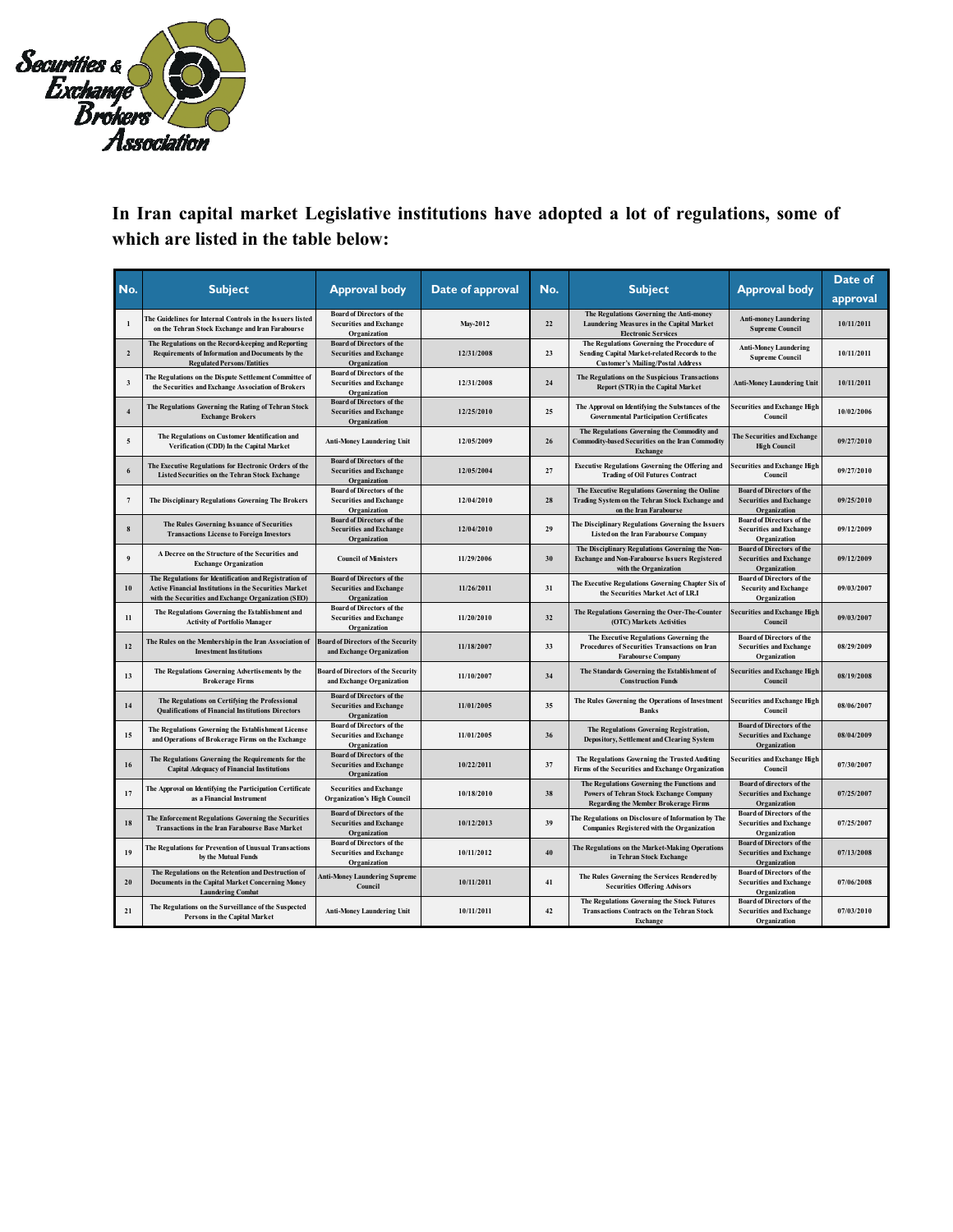

| No. | <b>Subject</b>                                                                                                                                     |                                                                                    | Date of approval |        |                                                                                                                                                                                                                |                                                                                    | Date of    |
|-----|----------------------------------------------------------------------------------------------------------------------------------------------------|------------------------------------------------------------------------------------|------------------|--------|----------------------------------------------------------------------------------------------------------------------------------------------------------------------------------------------------------------|------------------------------------------------------------------------------------|------------|
|     |                                                                                                                                                    | <b>Approval body</b>                                                               |                  | No.    | <b>Subject</b>                                                                                                                                                                                                 | <b>Approval body</b>                                                               | approval   |
| 43  | The Regulations Governing the Dissemination of<br>Information on Transactions by Tehran Stock Exchange<br>Company (a public joint-stock entity)    | <b>Board of Directors of the</b><br><b>Securities and Exchange</b><br>Organization | 06/27/2009       | 64     | The Regulations on Investigating the Violations<br>Committed by Persons Subject of Article 35 of the<br><b>Securities Market Law of I.R.I</b>                                                                  | <b>Board of Directors of the</b><br><b>Security and Exchange</b><br>Organization   | 04/09/2008 |
| 44  | The Regulations on Securities Listing                                                                                                              | <b>Council of Ministers</b>                                                        | 06/24/2007       | 65     | The Regulations Governing the Subject of Article 18<br>of the Enforcement Bylaw of the Securities Market<br>Act                                                                                                | ecurities and Exchange High<br>Council                                             | 03/10/2009 |
| 45  | <b>Regulations Governing The Securities Collateralization</b>                                                                                      | <b>Board of Directors of the</b><br><b>Securities and Exchange</b><br>Organization | 06/19/2010       | 66     | The Enforcement Regulations Governing the<br><b>Committee for Admission and Supervision of the</b><br>Trusted Auditing Firms of the Securities and<br><b>Exchange Organization</b>                             | <b>Board of Directors of the</b><br><b>Securities and Exchange</b><br>Organization | 03/05/2008 |
| 46  | The Regulations on the Market-making Operations in<br><b>Tehran Stock Exchange</b>                                                                 | <b>Board of Directors of the</b><br><b>Securities and Exchange</b><br>Organization | 06/13/2008       | 67     | The Guidelines for Financial Reporting Related to<br>Ijarah Sukuk in the Financial Statements of the<br>Originator and the SPV (Special Purpose Vehicle)                                                       | <b>Board of Directors of the</b><br><b>Securities and Exchange</b><br>Organization | 03/03/2012 |
| 47  | The Regulations Governing the Requirements for<br>Information Disclosure and Approval of the Related<br>Parties of the Listed and Unlisted Issuers | <b>Board of Directors of the</b><br><b>Securities and Exchange</b><br>Organization | 05/31/2011       | 68     | The Regulations Governing the Transactions of the<br><b>Stock Option Contracts on the Tehran Stock</b><br>Exchange                                                                                             | <b>Board of Directors of the</b><br><b>Securities and Exchange</b><br>Organization | 03/03/2010 |
| 48  | The Regulations governing the Guarantee Fund for<br><b>Transactions Settlement on the Tehran Stock Exchange</b><br>and Iran Farabourse             | <b>Board of Directors of the</b><br><b>Securities and Exchange</b><br>Organization | 05/26/2012       | 69     | Iran Commodity Exchange Company (Public Joint<br><b>Stock)The Rules on The Futures Contracts</b><br><b>Transactions</b>                                                                                        | <b>Board of Directors of the</b><br><b>Securities and Exchange</b><br>Organization | 02/26/2008 |
| 49  | The Regulations Governing the Establishment and<br><b>Operations of Financial Data Processing Companies</b>                                        | <b>Board of Directors of the</b><br><b>Securities and Exchange</b><br>Organization | 05/25/2010       | 70     | The Regulations Governing the Valuation Method of<br>Securities Purchase and Sale in the Mutual Funds                                                                                                          | <b>Board of Directors of the</b><br><b>Securities and Exchange</b><br>Organization | 02/19/2008 |
| 50  | The Regulations Governing the Establishment and<br><b>Activity of the Investment Advisor</b>                                                       | <b>Board of Directors of the</b><br><b>Securities and Exchange</b><br>Organization | 05/25/2010       | 71     | The Regulations for Publishing Information of<br>Transactions by the Iran Commodity Exchange                                                                                                                   | <b>Board of Directors of the</b><br><b>Securities and Exchange</b><br>Organization | 02/06/2010 |
| 51  | The Regulations Governing the Functions and Powers of<br>Iran Commodity Exchange Company Regarding the<br>Member Brokerage Firms                   | <b>Board of Directors of the</b><br><b>Securities and Exchange</b><br>Organization | 05/23/2009       | 72     | The Disciplinary Rules Governing the Issuers Listed<br>on the Tehran Stock Exchange                                                                                                                            | <b>Board of Directors of the</b><br><b>Securities and Exchange</b><br>Organization | 02/01/2009 |
| 52  | The Rules Governing the Method of Change in the<br><b>Exchange Indices and Definition of New Indices</b>                                           | <b>Securities and Exchange High</b><br>Council                                     | 05/19/2008       | 73     | The Regulations Governing the Issue of Qarz-al-<br><b>Hasan Sukuk</b>                                                                                                                                          | <b>Board of Directors of the</b><br><b>Securities and Exchange</b><br>Organization | 01/31/2012 |
| 53  | The Disciplinary Regulations Governing Non-Brokerage<br><b>Financial Institutions</b>                                                              | <b>Board of Directors of the</b><br><b>Securities and Exchange</b><br>Organization | 05/18/2013       | $74\,$ | The Regulations Governing the Issue of Murabaha<br>Sukuk                                                                                                                                                       | <b>Board of Directors of the</b><br><b>Securities and Exchange</b><br>Organization | 01/31/2012 |
| 54  | The Guidelines for Internal Controls in the Issuers listed<br>on the Tehran Stock Exchange and Iran Farabourse                                     | <b>Board of Directors of the</b><br><b>Securities and Exchange</b><br>Organization | 05/05/2012       | 75     | The Regulations on Licensing and activities of the<br><b>Listing Advisors</b>                                                                                                                                  | <b>Board of Directors of the</b><br><b>Securities and Exchange</b><br>Organization | 01/29/2009 |
| 55  | The Approval Relating to the Minimum Capital of<br><b>Investment Companies and the Holding Companies</b>                                           | <b>Board of Directors of the</b><br><b>Securities and Exchange</b><br>Organization | 05/05/2007       | 76     | The Regulations Governing the Securities<br><b>Transactions Based on Power of Attorney</b>                                                                                                                     | <b>Board of Directors of the</b><br><b>Securities and Exchange</b><br>Organization | 01/23/2010 |
| 56  | The Enforcement Regulations Governing the Procedure<br>of Securities Transaction in the Base Market of Iran<br><b>Farabourse</b>                   | <b>Board of Directors of the</b><br><b>Securities and Exchange</b><br>Organization | 04/30/2011       | 77     | The Approval on Financial Instruments of Futures<br><b>Contracts and the Rules Relating to Futures</b><br><b>Contract Transactions Adopted by the Securities and</b><br>Exchange High Council on Jan. 21, 2008 | <b>Securities and Exchange High</b><br>Council                                     | 01/21/2008 |
| 57  | The Regulations Governing The Rating of Tehran Stock<br><b>Exchange Brokers</b>                                                                    | <b>Board of Directors of the</b><br><b>Securities and Exchange</b><br>Organization | 04/18/2009       | 78     | The Regulations Governing the Issue of Ijarah Sukuk                                                                                                                                                            | <b>Securities and Exchange High</b><br>Council                                     | 01/21/2008 |
| 58  | The Regulations on the Method of Calculating the Net<br><b>Asset Value (NAV)</b>                                                                   | <b>Board of Directors of the</b><br><b>Securities and Exchange</b><br>Organization | 04/18/2009       | 79     | The Rules on the Registration and Public Offering of<br><b>Securities</b>                                                                                                                                      | <b>Securities and Exchange High</b><br>Council                                     | 01/15/2007 |
| 59  | The Regulations on the Procedures of Tender<br><b>Documentation in the Construction Funds</b>                                                      | <b>Board of Directors of the Security</b><br>and Exchange Organization             | 04/18/2009       | 80     | The Enforcement Regulations Governing the<br><b>Reporting Procedures by Insiders</b>                                                                                                                           | <b>Board of Directors of the</b><br><b>Securities and Exchange</b><br>Organization | 01/01/2008 |
| 60  | The Regulations Governing the Issuance of the<br><b>Construction Funds Units</b>                                                                   | <b>Board of Directors of the</b><br><b>Securities and Exchange</b><br>Organization | 04/18/2009       | 81     | The Regulations Governing the Suspension,<br><b>Revocation and Withdrawal from Activities Carried</b><br>out by Brokerage Firms                                                                                | <b>Board of Directors of the</b><br><b>Securities and Exchange</b><br>Organization |            |
| 61  | The Regulations Governing the Establishment of<br><b>Construction Funds</b>                                                                        | <b>Board of Directors of the</b><br><b>Securities and Exchange</b><br>Organization | 04/18/2009       | 82     | The Law Governing the Regulation of a Part of the<br>Rules for Facilitating the Renovation of the National<br><b>Industries</b>                                                                                | <b>Board of Directors of the</b><br><b>Securities and Exchange</b><br>Organization |            |
| 62  | <b>Iran FARABOURSE Company (Public-Joint Stock</b><br>Entity), The Regulations on Securities Listing and<br>Offering                               | <b>Securities and Exchange High</b><br>Council                                     | 04/14/2009       | 83     | The Regulations Governing the Establishment and<br>operations of Credit Rating Agencies (CRAs)                                                                                                                 | <b>Board of Directors of the</b><br><b>Securities and Exchange</b><br>Organization |            |
| 63  | The Regulations Governing the Establishment and<br><b>Operations of Credit Rating Agencies (CRAs)</b>                                              | <b>Board of Directors of the Security</b><br>and Exchange Organization             | 04/09/2015       |        |                                                                                                                                                                                                                |                                                                                    |            |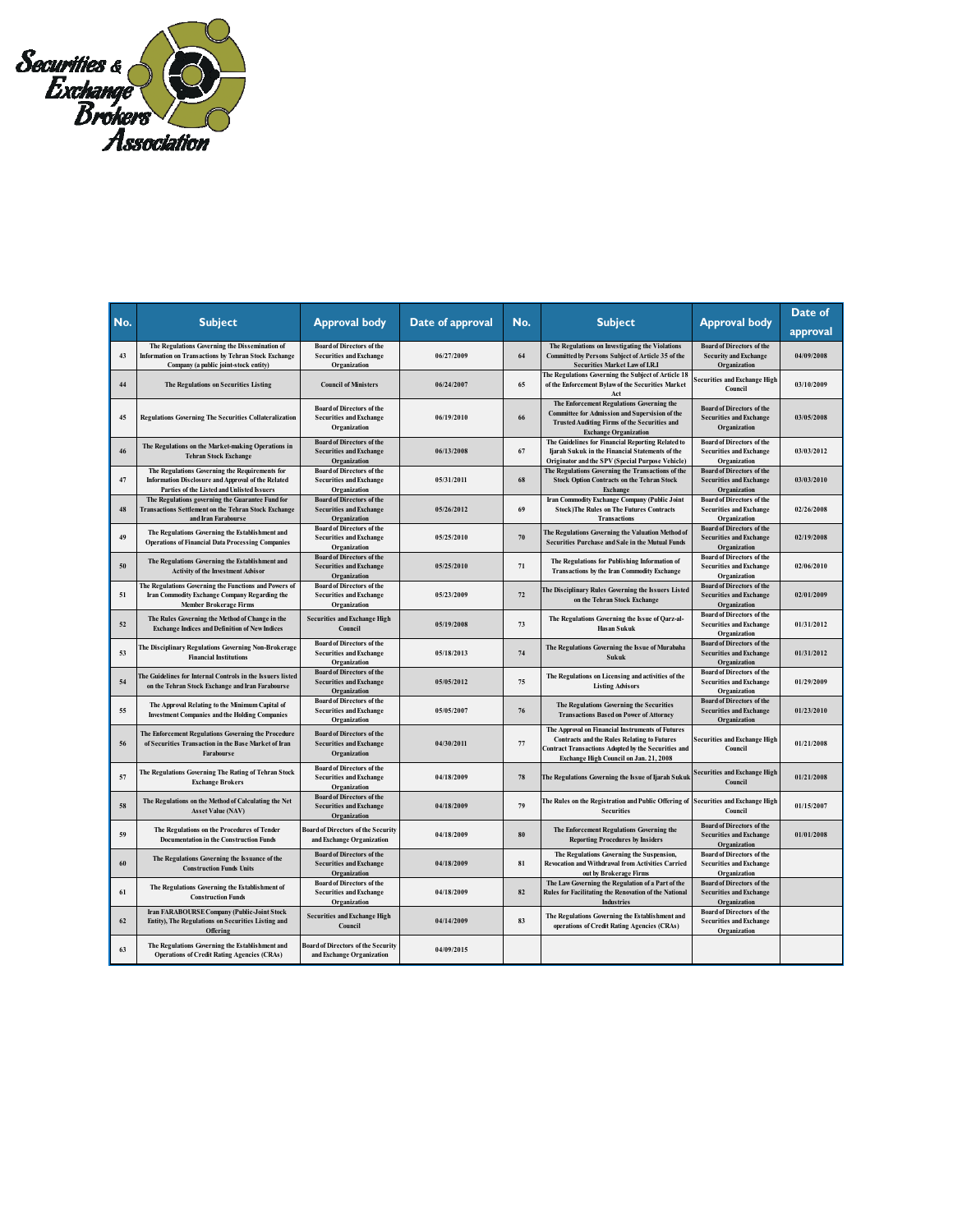

| Type of exchange<br>(Normal trade) | <b>Individual investors</b> | <b>Institutional</b><br>investors | <b>Individual investors</b><br>(Online)                                          | <b>Institutional investors</b><br>(Online) |
|------------------------------------|-----------------------------|-----------------------------------|----------------------------------------------------------------------------------|--------------------------------------------|
| <b>TSE</b>                         | Authorized                  | Authorized                        | Aged 18,<br>High school Diploma,<br>Approved by brokerage.                       | Authorized                                 |
| <b>IFB</b>                         | Mostly authorized           | Authorized                        | Mostly authorized<br>(Aged 18,<br>High school Diploma,<br>Approved by brokerage. | Authorized                                 |
| <b>IME</b> physical delivery       | Mostly<br>unauthorized      | Authorized                        |                                                                                  |                                            |
| <b>IME</b> derivative              | authorized                  | Authorized                        | Aged 18,<br>High school Diploma,<br>Approved by brokerage.                       | Authorized                                 |
| <b>IRENEX</b> physical delivery    | Mostly<br>unauthorized      | Authorized                        |                                                                                  |                                            |
| <b>IRENEX</b> derivative           | Mostly<br>unauthorized      | Authorized                        | -.                                                                               |                                            |